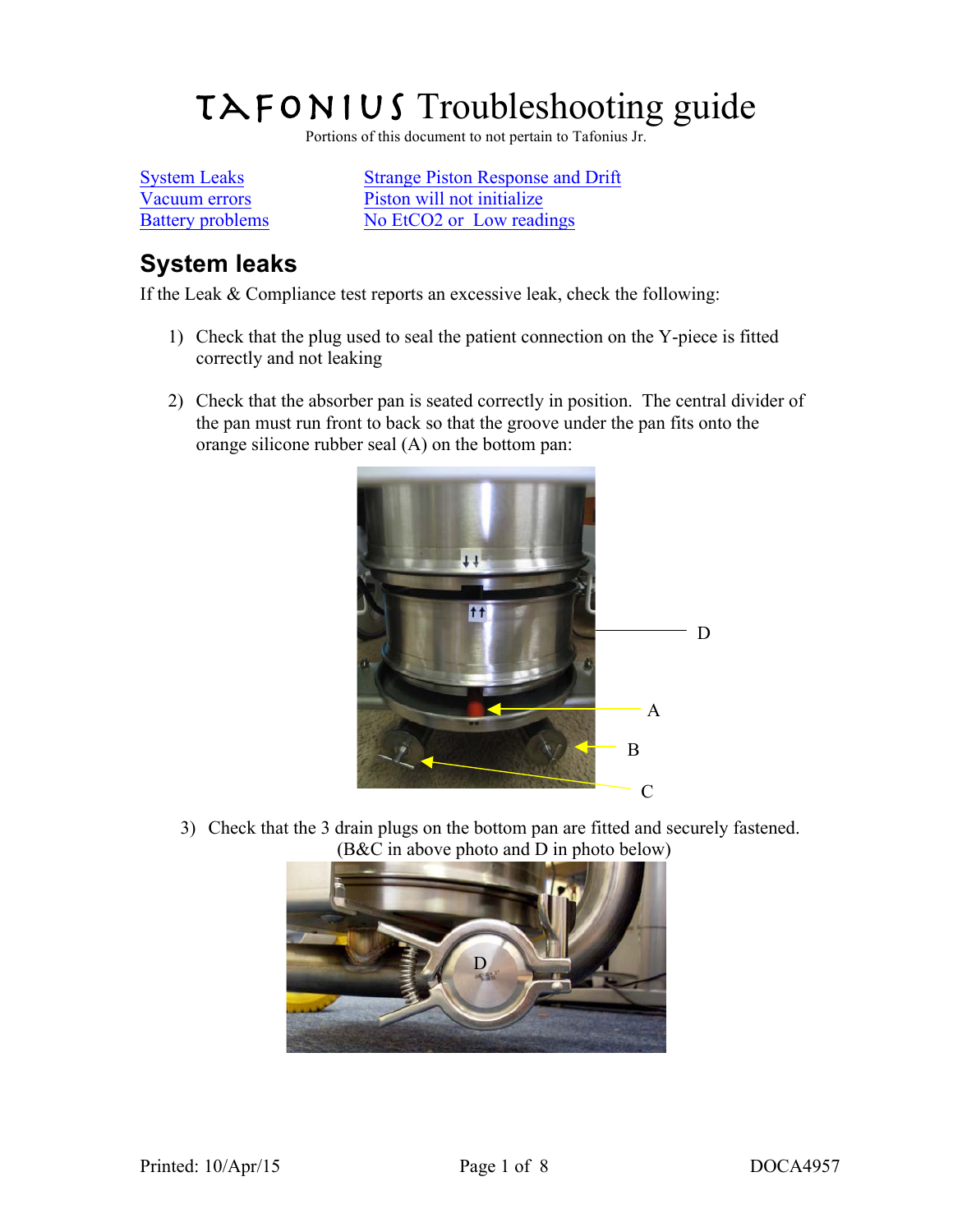4) Check that the Perspex (Plexiglas) cover of the swivel valve assembly has been fitted correctly. It is possible to fit this part with one of the 'O' rings not located in its groove, which will allow a large leak. If in doubt remove and replace.



- 5) Check that the Fresh Gas Flow inlet pipe is fitted and pushed into position (E).
- 6) Check that the pressure sensing pipe is fitted and pushed into position correctly (F)
- 7) Check that the Evacuation (dump) pipe is fitted and pushed into position correctly (G)





- 8) Open the back door and check that the Evacuation pipe is connected securely to the Dump valve (H)
- 9) Check that the patient pressure sensing line is connected to the Y-piece (I)



10) Check at the plug on the CO2 sampling port is fitted at the end of the tube (J)

- 11) Check that the plug on the Salbutamol administration port is fitted (K)
- 12) If the leak test is performed with an IRMA mainstream adaptor, make sure that the IRMA unit is in place otherwise gas will leak out through the oxygen sampling port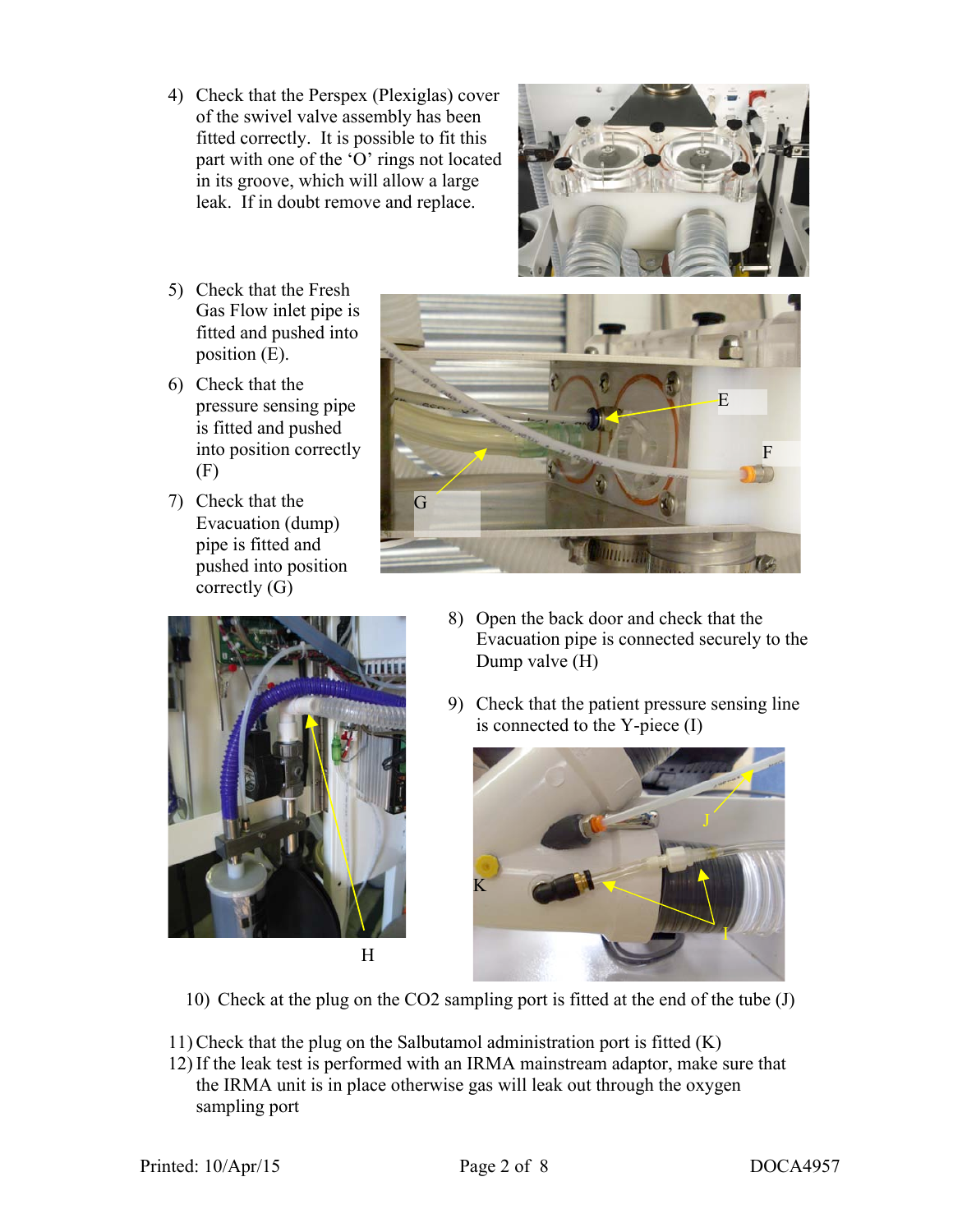# **Vacuum Errors**

If the system reports an "RD Vacuum Failure", rolling diaphragm vacuum failure, check the following.

- 1) Can you hear the vacuum pump running? The vacuum pump runs intermittently during normal operation and is heard as a low buzz. If there is no vacuum, then the vacuum pump should be running continuously and be heard as a constant buzz. If the vacuum pump is not running, check the following:
	- a. Look at the connectors to the little circuit board on the back of the motor. Make sure they are connected as shown.

CONN2 Power supply (12v) from CONN18 of Main Power **Controller** Board



CONN1 Pump control signal from CONN13 PIC motherboard

b. Check that the connectors are fitted correctly on the PIC motherboard (CONN13) and the power supply board (CONN18).

Pump control signal take-off from PIC motherboard (Note spare pin to left of connector)



Or



*c. Technician note: Check that there is 12v on the supply connector CONN1 and that there is 5v on control connector CONN2 of the motor control PCB. If either of these are absent consult the "Technician Fault-finding guide"*

If the pump is running continue on the next page.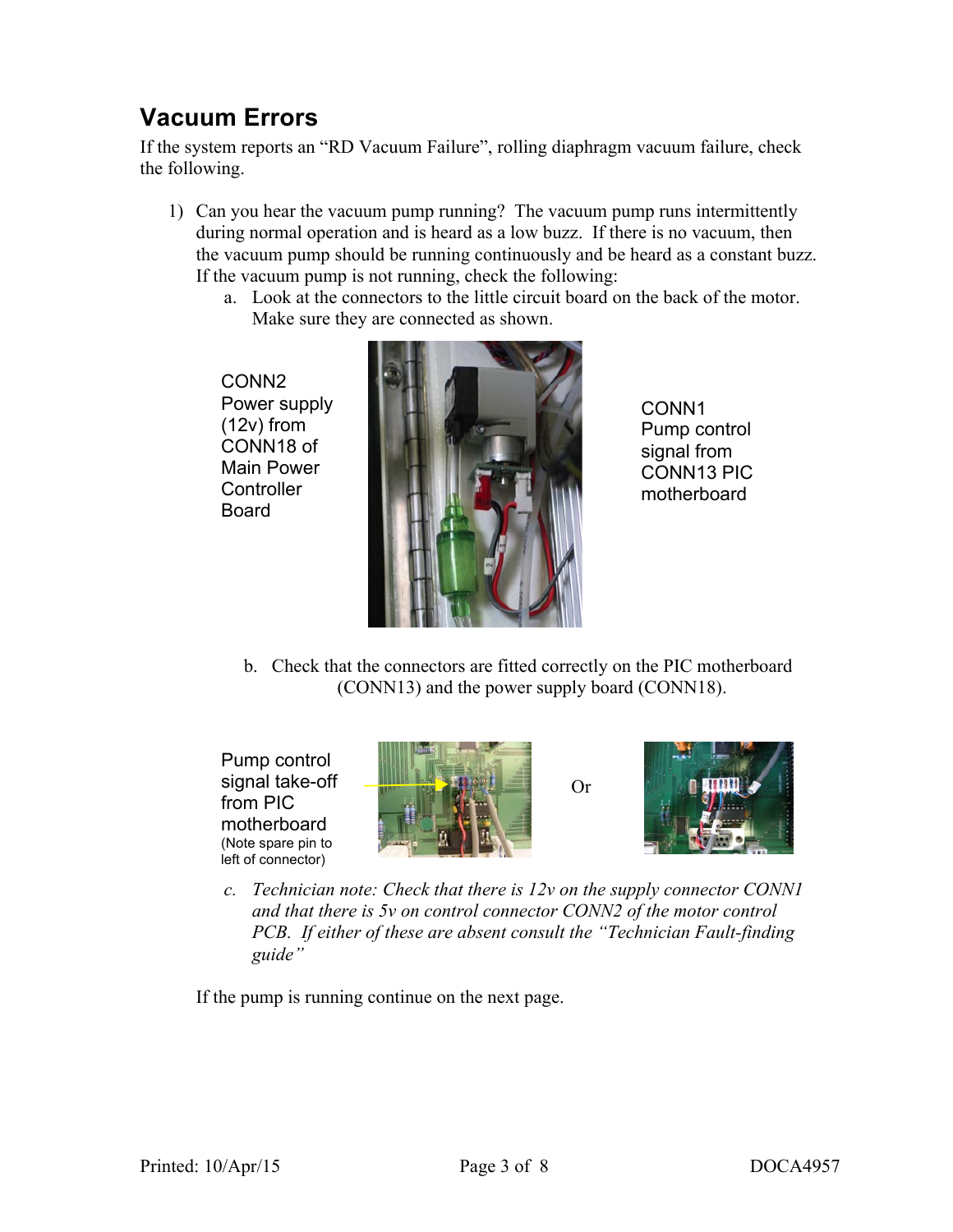2) Check that the vacuum port sampling lines are connected and properly inserted into the cylinder port (L)



(Note: type of connection will vary depending on date of manufacture)

To refit a pipe push the ring around the pneumatic connector and pull the pipe out. Then push it firmly back into place until resistance is felt and it "pops" into place.

- 3) Check that the 3-way junction (M) has all of its pipes fitted securely.
- 4) If 2 & 3 are OK, perform the following vacuum test:

Note: it is VERY important that the cylinder is not allowed to move during this test. Make sure that:

- a. no patient is connected to the circuit,
- b. the Y-piece is open
- c. there is no CPAP or PEEP selected (CPAP/PEEP setting must be zero)
- d. he cylinder is properly closed

Vacuum test: Remove the vacuum supply line from the cylinder "VACUUM PORT" and seal it with your thumb and wait 20 seconds. Does the vacuum pump stop running and does the error message go away, indicating that the vacuum is OK? If so, this indicates a leak in the cylinder either at the cylinder port or rolling diaphragm itself. Check the cylinder port. Is it loose or cracked? On early units check the silver seals (N) around the cylinder body itself, making sure that none have been damaged or removed.

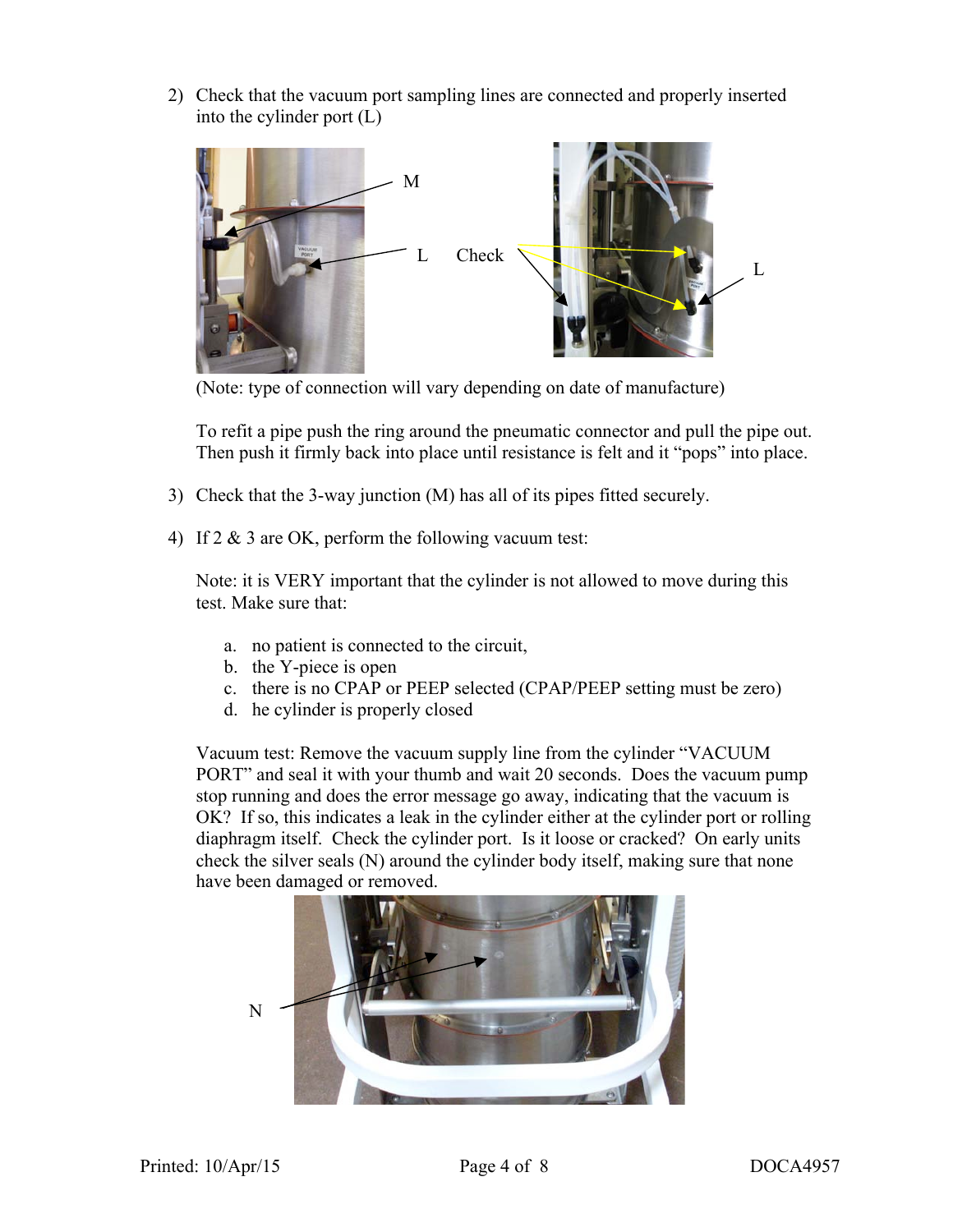5) Check that the vacuum sensing line is connected securely to the pressure sensor on the main PIC motherboard, which lies inside the main cabinet of  $TAFONIUS$ .



### **Battery Problems**

If you experience problems due to low voltage supplies, this may be because the batteries are low/flat and/or  $TAFORMIUS$  is not correctly powered from the mains supply.

First check the following:

- 1) That Tafonius is connected to the mains supply and
- 2) That the RCD switch is in the ON position with the Green LED (O) is lit



3) That the Green LED (P) of each isolated power supply is ON

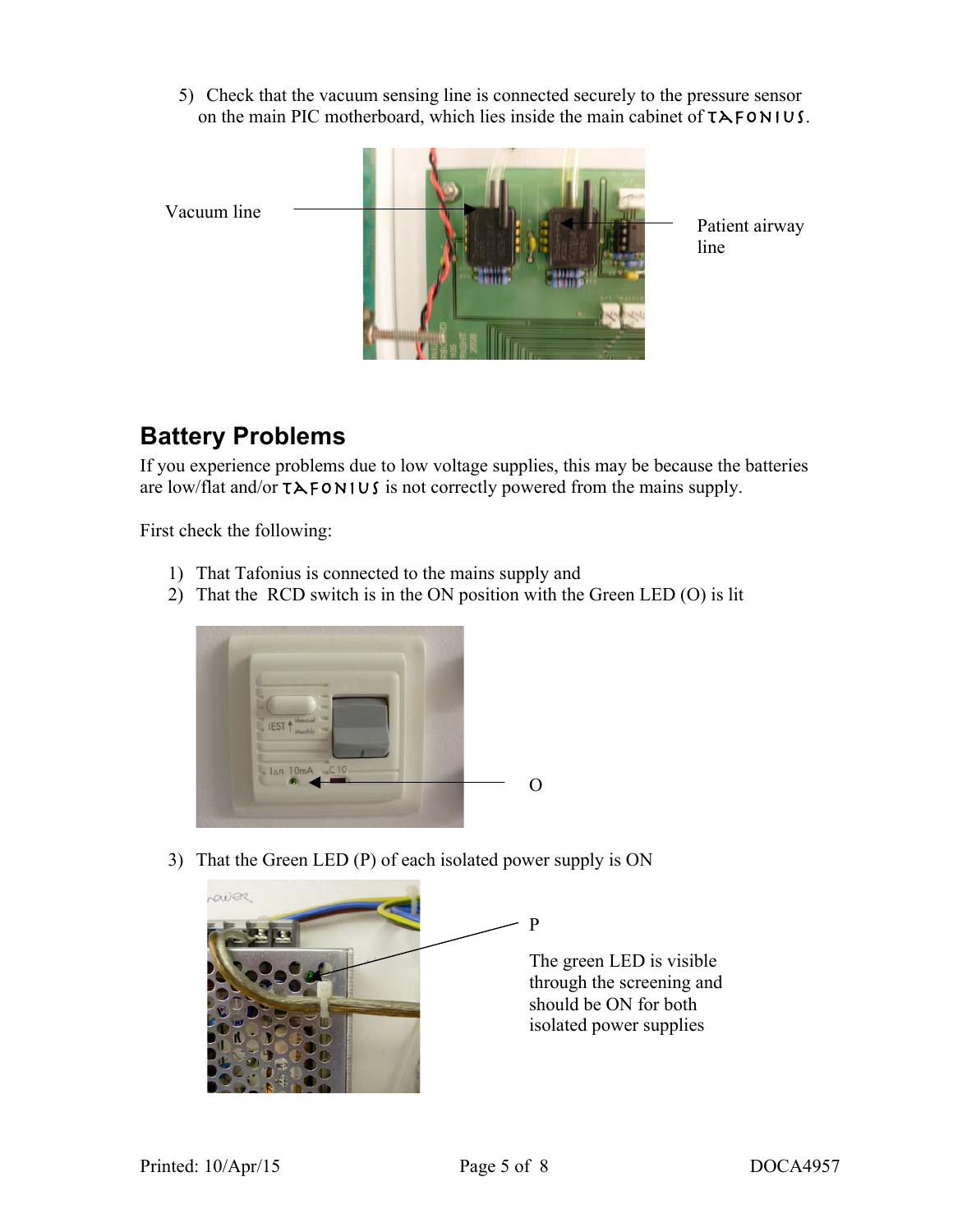$T\lambda$ FONIUS has 2 batteries referred to as a Lower Battery (Battery1) and an Upper Battery (Battery2). During start-up one of the first messages on the auxiliary screen is the battery voltages, the combined and individual battery voltages. For successful operation the combined voltage must be above 22v and the individual battery voltages must be above 11v each.

When  $T\lambda$  FONIUS is running in Auxiliary Mode the power source is shown at the top of the auxiliary screen as either BATT or MAINS. With the Windows software the power icon at the bottom left of the screen is green when connected to the MAINS and red when running from BATTERIES

In standby mode  $TAFONIUS$  consumes a small amount of power so that if left disconnected from the mains for a period of a week or more the batteries may run down. If the voltage of either battery falls below 7v then the battery fast-charge circuit cannot operate and the charge circuit starts in trickle mode. During this period  $TAFONIUS$  will not initialise and run. For completely flat batteries a period of 2-3 hours may be required in trickle-charge mode before entering fast-charge mode. Once the charger enters fastcharge mode  $T\lambda$ FONIUS can be operated as normal.

To check the function of the batteries, open the back door of  $TAFORMIUS$  and look at the set of LED's located on the power supply board.



In this picture, the 12v and 24v lines are above the minimum voltage but both batteries are being charged at full rate

If the supply is to be investigated,  $T\lambda$ FONIUS should be off, disconnect the mains power lead and look at the LED set:

| LED1 $(12v OK)$     | - - should be GREEN  |
|---------------------|----------------------|
| LED2 $(12v$ LOW)    | - - should be OFF    |
| LED3 $(24v OK)$     | - - should be GREEN  |
| LED4 (24v LOW)      | - - should be OFF    |
| LED5 $(12v$ HI CHG) | - - should be OFF    |
| LED6 (12v LO CHG)   | - - should be YELLOW |
| LED7 (24v HI CHG)   | - - should be OFF    |
| LED8 (24v LO CHG)   | - - should be YELLOW |

If this is not what is seen on the circuit board then there is a problem and you should contact your supplier or distributor for more assistance.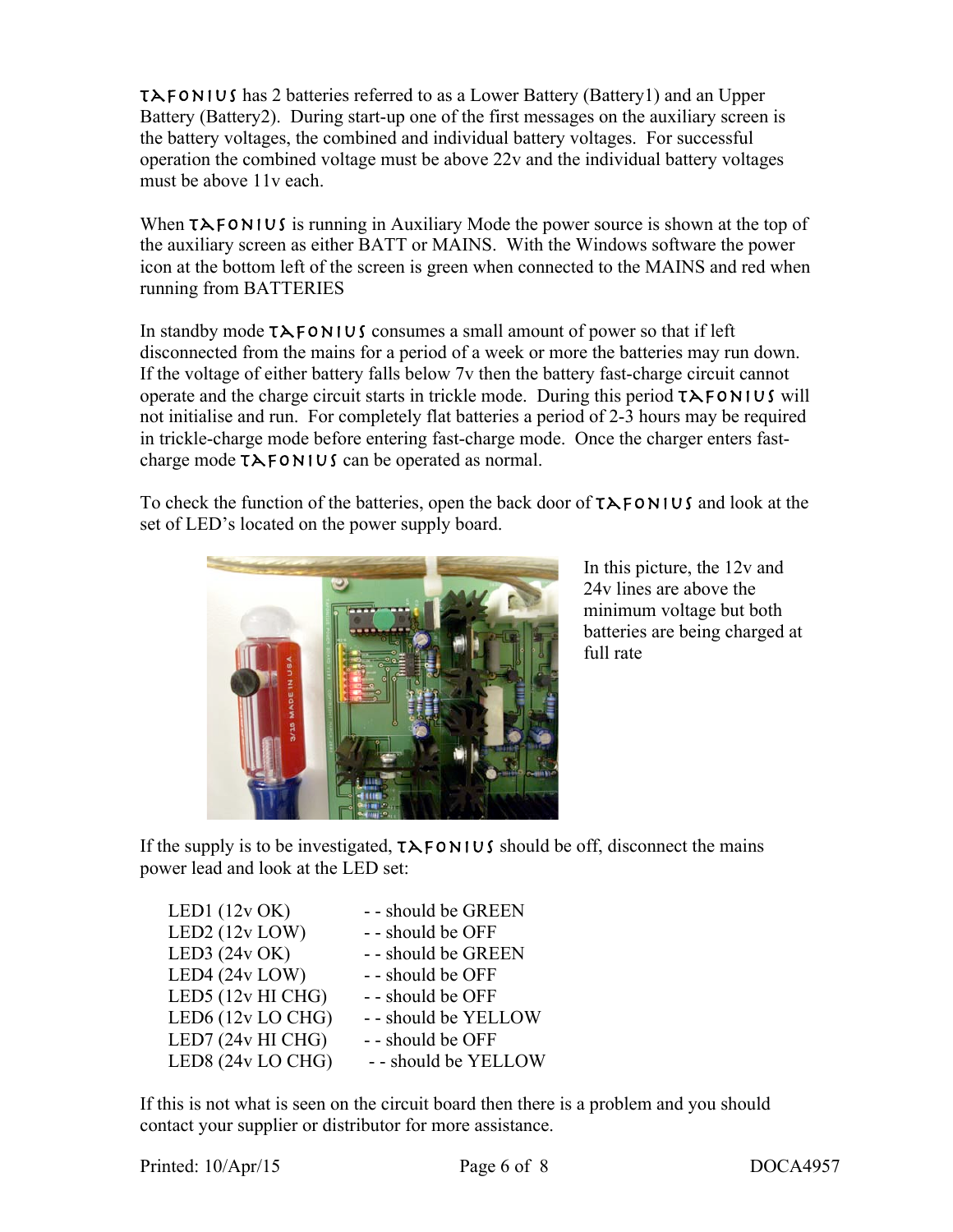Now connect the mains power and make sure the RCD test switch is ON (small green LED is ON). Check also that the Green LED in each of the isolating power supplies is ON

Look again at the LED set

| - - should be GREEN   |
|-----------------------|
| - - should be OFF     |
| - - should be GREEN   |
| - - should be OFF     |
| - - may be ON (RED)   |
| -- may be ON (YELLOW) |
| - - may be ON (RED)   |
| -- may be ON (YELLOW) |
|                       |

If either LED2 or LED4 is ON (RED) then the indicated battery supply voltage is low and the machine may not start.

#### **Exhausted Batteries**

If  $T\lambda$  FONIUS is allowed to run on battery power alone for a long time or is left unplugged between uses for an extended period then the batteries (particularly the lower battery) will become exhausted (terminal voltage below  $7v$ ). In this state,  $TAFONIUS$ will not start and attempts to start it will either result in no response or  $TAFONIUS$ turning itself off after giving a warning message that the battery voltage(s) is too low. In this case  $TAFORMIUS$  will enter trickle-charge mode as the very low battery voltage would otherwise damage the charging circuit. If a battery is completely flat, allow trickle-charging to continue for about an hour and try again. Then reset the charging circuit by disconnecting the battery at the battery box for 10 seconds and then reconnecting it. Mains power must be OFF whilst you do this. Turn the mains power back ON. If the machine still shows a low battery, repeat the trickle charging for a further hour and then try again.

## **Strange Piston Response and Drift**

This is generally caused by an accumulation of water in the pressure sensing line. The remedy is to flush the line with air. Disconnect the tube from the bulkhead fitting on the machine and blow the water back toward the wye piece. As a matter of convenience you may want to add a stopcock and 60cc syringe to the system as shown here. Just be VERY careful to shut off the port TO THE MACHINE before flushing the line. Damage to the pressure sensor in the machine will not be a warranty repair.